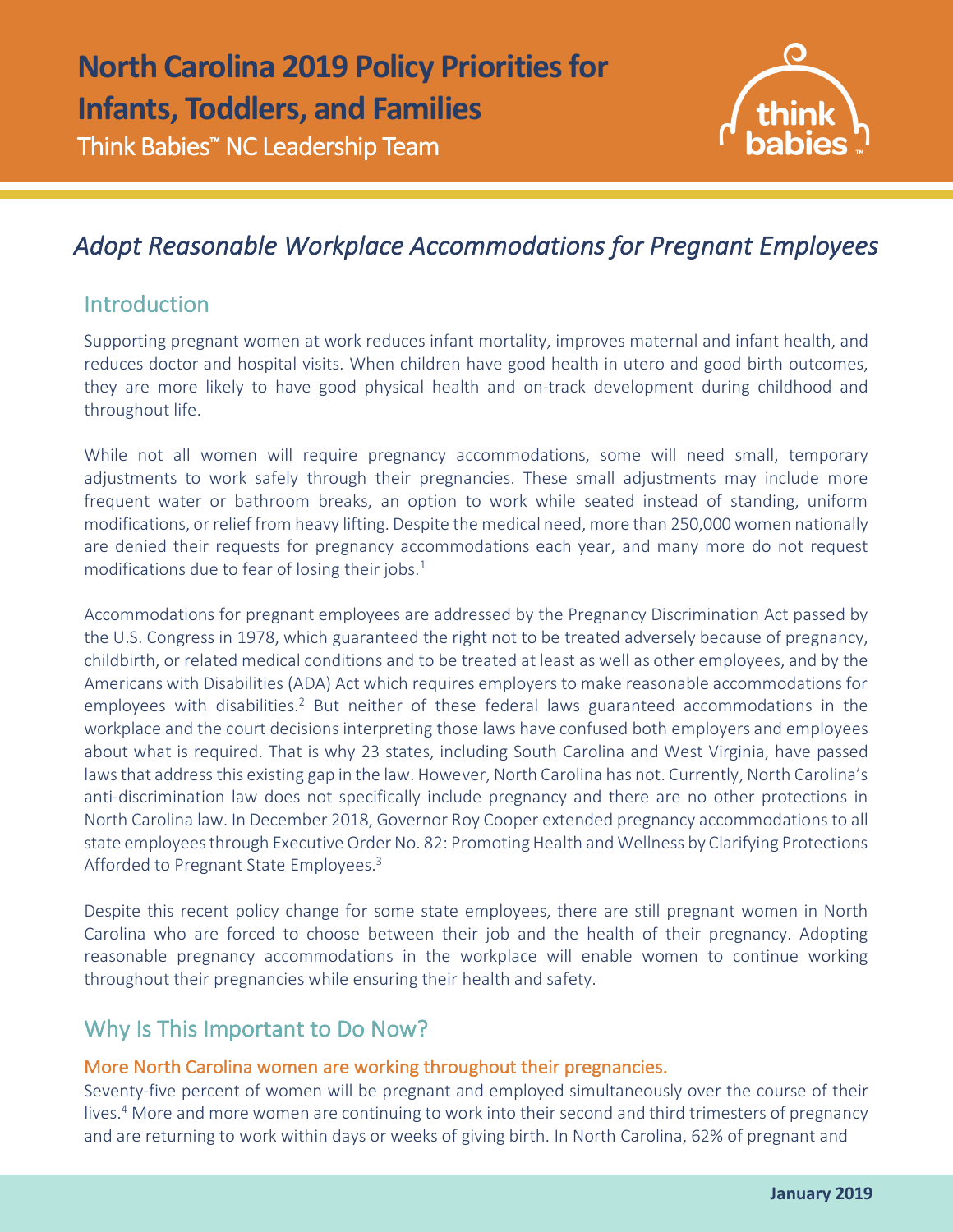new moms are in the labor force.<sup>5</sup> Given the increase in women working throughout their pregnancies, implementing pregnancy accommodations is crucial to support working mothers and ensuring their continued participation in the labor force.

#### Pregnancy accommodations improve maternal and child health.

Pregnant workers who are denied accommodations and are unable to leave their jobs risk their own health and the health of their pregnancies. Physically demanding, stressful, or exhausting work increases the risk for preterm birth and low birth weight. Since 13% of babies in North Carolina are born preterm and 9.2% of infants are born at a low weight, it is critical that we address this problem.<sup>6</sup> Adopting pregnancy accommodations is a research-based solution that has been shown to promote physical and mental health and reduce the risk of poor birth outcomes.<sup>7</sup>

#### Pregnancy accommodations promote family economic security.

In North Carolina, 67% of children under age six have all available parents working, $8$  and most women continue to work while pregnant. When pregnant women have to stop working, their families lose critical income at the time they can least afford it. In addition to loss of income they may lose health coverage and/or opportunities for career advancement, especially if they struggle to re-enter the job market after giving birth.<sup>9</sup> Implementing pregnancy accommodations increases workforce retention and allows mothers to provide financially for their growing families.

#### Employers, employees, and the economy benefit from pregnancy accommodations.

Pregnancy accommodations have been shown to improve workplace retention, increase employee productivity, reduce absenteeism, and improve job satisfaction, in addition to saving money for employers.<sup>10</sup> After implementing pregnancy accommodations, 40% of employers reported reduced worker's compensation and insurance costs.<sup>11</sup> This can dramatically reduce spending, since each prematurely born baby costs employers an average of \$49,760 in healthcare costs.<sup>12</sup> If a pregnant employee is forced to leave the workforce altogether costs are even higher. The hiring, turnover, and training costs of replacing an employee can cost as much as five times the employee's yearly salary.<sup>13</sup> These additional costs can be avoided by temporary, reasonable accommodations during pregnancy.

• • •